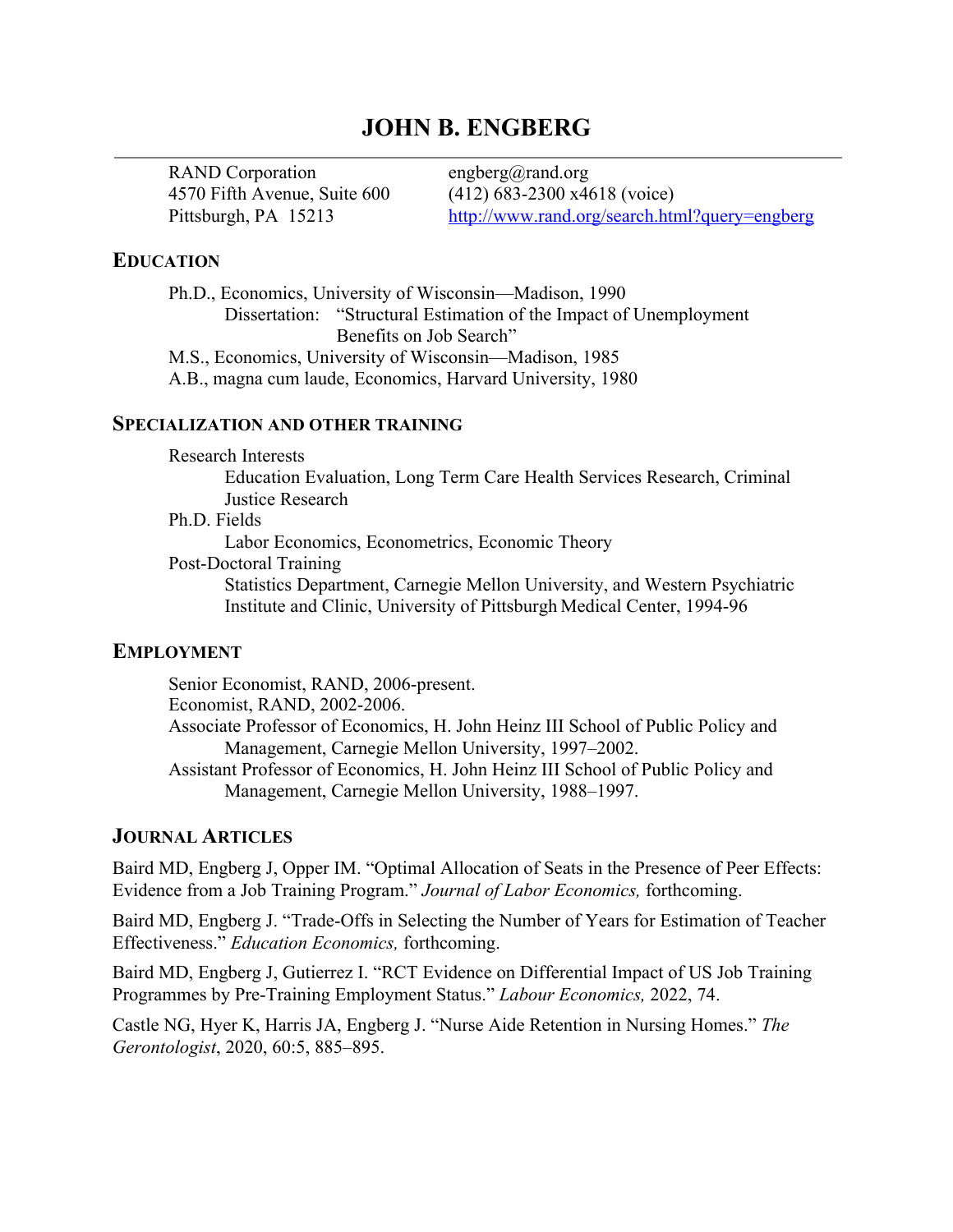Wagner LM, Brush BL, Castle NG, Engberg JB, Capezuti EA. "Nursing Home Patient Safety Culture Perceptions Among US and Immigrant Nurses." *Journal of Patient Safety*. 2020 16(3), 238–244.

Harris JA, Engberg J, Castle NG. "Organizational and Geographic Nursing Home Characteristics Associated with Increasing Prevalence of Resident Obesity in the United States." *Journal of Applied Gerontology*. 2020 39:9, 991-999.

Kaufman J, Engberg J, Hamilton L, Yuan K, Hill H. "Validity Evidence Supporting Use of Anchoring Vignettes to Measure Teaching Practice." *Educational Assessment.* 2019 24:3, 155- 188.

Yu H, Engberg J, Scharf D. "One size fits all? Disentangling the effects of tobacco taxes, laws, and control spending on adult subgroups in the US." *Substance Abuse*. 2019 40(1): 87-94.

Harris JA, Engberg J, Castle NG. "Obesity and intensive staffing needs of nursing home residents." *Geriatric Nursing*. 2018 39(6):696-701.

Engberg J, Harris-Shapiro J, Hines DW, McCarver P, Liu H. "The Impact of Worksite Clinics on Teacher Healthcare Utilization and Cost, Self-reported Health Status, and Student Academic Achievement Growth in a Public School District." *Journal of Occupational and Environmental Medicine*. 2018 60(8): e397-e405.

Hong K, Zimmer R, Engberg J. "How Does Grade Configuration Impact Student Achievement in Elementary and Middle School Grades?" *Journal of Urban Economics*. 2018 105:1-19.

Castle NG, Engberg J, Men A. "Satisfaction of Discharged Nursing Home Residents" *Journal of Applied Gerontology.* 2018 37(10), 1225–1243.

Wagner LM, Brush BL, Engberg J, Castle NG, Capezuti E. "Nursing Home Patient Safety Culture Perceptions among U.S. and Immigrant Nurses" *Journal of Patient Safety*. First published date: November 4, 2017. DOI: 10.1097/PTS.0000000000000271, PMID: 29112026.

Castle NG, Engberg J, Wagner L, Handler S. "Resident and Facility Factors Associated with the Incidence of Urinary Tract Infections Identified in the Nursing Home Minimum Data Set." *Journal of Applied Gerontology*. 2017 36(2):173-194.

Zimmer R, Engberg J. "Can Broad Inferences Be Drawn from Lottery Analyses of School Choice Programs? An Exploration of Appropriate Sensitivity Analyses" *Journal of School Choice* 2016 10(1):48-72.

Ray KN, Chari AV, Engberg J, Bertolet M, Mehrotra A. "Disparities in Time Spent Seeking Medical Care in the United States" *JAMA Internal Medicine* 2015 175(12):1983-1986.

Cohen CC, Engberg J, Herzig CT, Dick AW, Stone PW. "Nursing Homes in States with Infection Control Training or Infection Reporting Have Reduced Infection Control Deficiency Citations" *Infection Control and Hospital Epidemiology.* 2015 36(12):1475-1476.

Herzig C, Castle N, Pogorzelska-Maziarz M, Engberg J, Larson EL, Stone PW "Infection Prevention and Control Programs in Nursing Homes: Results from a National Survey" *American Journal of Infection Control* 2015 43(6) S29.

Ray K, Chari AV, Engberg J, Bertolet M, Mehrotra A. "Opportunity Costs of Ambulatory Medical Care in the United States" *American Journal of Managed Care* 2015 21(8):567-574.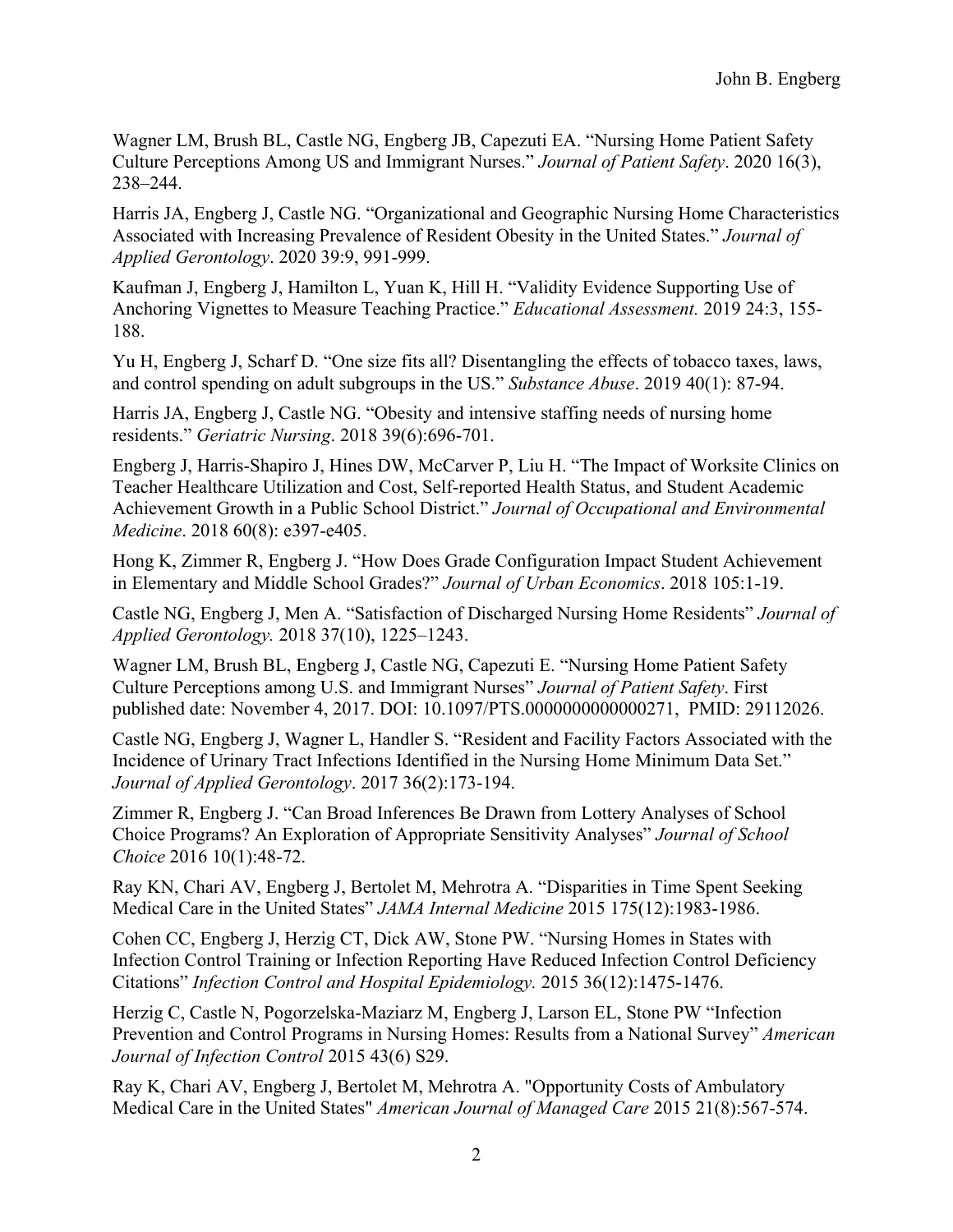Bozick R, Gonzalez G, Engberg J. "Using a Merit-based Scholarship to Increase Rates of College Enrollment in an Urban School District: The Case of the Pittsburgh Promise." *Journal of Student Financial Aid* 2015 45:2.

Chari AV, Engberg J, Mehrotra A, Ray K. "The Opportunity Costs of Informal Elder Care in the United States: New Estimates from the American Time Use Survey" *Health Services Research* 2015 50(3):871-882.

Zamarro G, Engberg J, Saavedra JE, Steele J. "Disentangling Disadvantage: Can We Distinguish Good Teaching from Classroom Composition?" *Journal of Research on Educational Effectiveness* 2015 8(1):84-111.

Wagner LM, Brush BL, Engberg J, Castle NG, Capezuti, E. "Quality Care Outcomes in Nursing Homes: The Effects of a Nurse's Country of Origin and Education" *Journal of Nursing Regulation* 2015 5(4):49-56.

Castle NG, Ferguson-Rome JC, Sonon K, Engberg J. "Nursing home administrators' opinions of pay for performance." *Journal of Aging and Social Policy* 2014 26(3):229-248.

Engberg J, Epple D, Imbrogno J, Sieg H, Zimmer R. "Evaluating Education Programs That Have Lotteried Admission and Selective Attrition." *Journal of Labor Economics* 2013 32(1):27- 63.

Davis B, Engberg J, Epple D, Sieg H, Zimmer R. "Bounding the Impact of a Gifted Program on Student Retention Using a Modified Regression Discontinuity Design*.*" *Annals of Economics and Statistics* 2013 111/122:10-34.

Castle, N.G., Engberg, J., & Krackhardt, D. "Consistent assignment of nurse aides: Association with turnover and absenteeism." *Journal of Aging and Social Policy* 2013 25(1), 48-64.

Engberg J, Gill B, Zamarro G, Zimmer R. "Closing Schools in a Shrinking District: Do Student Outcomes Depend on Which Schools are Closed?" *Journal of Urban Economics* 2012 1:189-203

Yu H, Scharf D, Engberg J, Schultz D. "The Effects of Arkansas Master Settlement Spending on Disparities in Smoking," *American Journal of Public Health* 2012 102(4) 732-738.

Castle, NG, Engberg, J. "The Health Consequences for Nursing Home Residents of Relocation Following Hurricane Katrina," *Research on Aging* 2011 33(6) 661-687.

Castle, NG, Engberg, J. "An Examination of Special Focus Facility Nursing Homes," *The Gerontologist*. 2010, 50(3), 400-407.

Patterson PD, Jones CB, Hubble MW, Carr M, Weaver MD, Engberg J, Castle N. "The Longitudinal Study of Turnover and the Cost of Turnover in Emergency Medical Services." *Prehospital Emergency Care* April 6, 2010 14(2):209-221.

Castle, N.G., Engberg, J. "The Health Consequences of Using Physical Restraints in Nursing Homes." *Medical Care* Nov 2009 47(11):1164-1173.

Castle NG, Engberg J, Lave JR. "Factors Associated with Increasing Nursing Home Closures." *Health Services Research* June 2009 44(3): 1088-1109.

Castle NG, Engberg J, Mendeloff J, Burns R. "A national view of workplace injuries in nursing homes," *Health Care Management Review*, January/March 2009, 34(10): 92-103.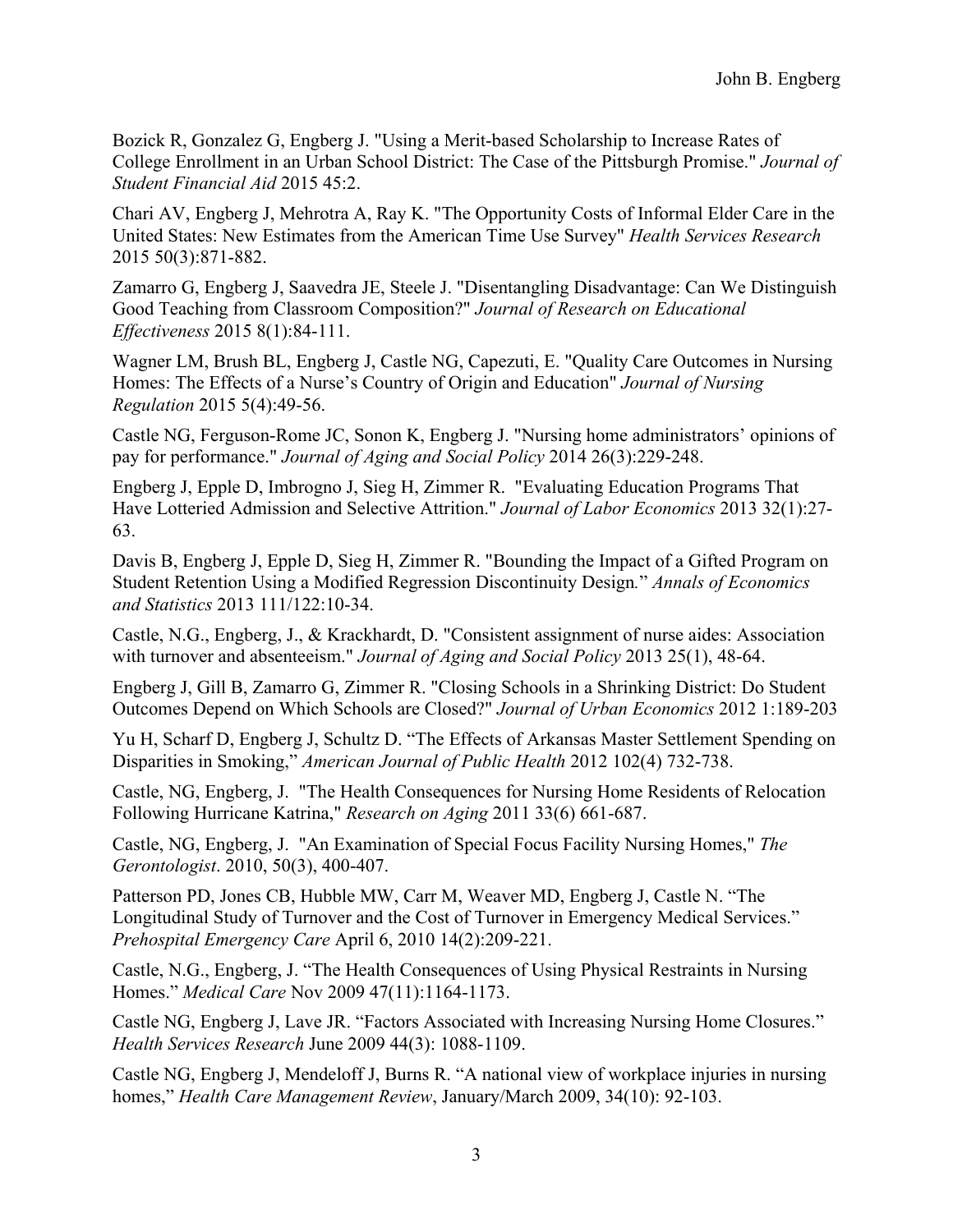Castle NG, Engberg J. "The influence of agency staffing on quality of care in nursing homes," *Journal of Aging & Social Policy*, 2008, 20(4): 437-457.

Castle NG, Engberg J. "Further Examination of the Influence of Caregiver Staffing Levels on Nursing Home Quality," *The Gerontologist*, 2008, 48(4):464-476.

Engberg J, Castle NG, McCaffrey D. "Physical Restraint Initiation in Nursing Homes and Subsequent Resident Health." *The Gerontologist* 2008 48(4): 442-452.

Castle NG, Engberg J, Men A. "Nurse Aide Agency Staffing and Quality of Care in Nursing Homes." *Medical Care Research and Review* Apr 2008 65(2):232-52.

Castle NG, Liu D, Engberg J. "The Association of Nursing Home Compare Quality Measures with Market Competition and Occupancy Rates." *Journal for Healthcare Quality* Mar-Apr 2008 30(2):4-14.

Castle NG, Men A, Engberg J. "Variation in Use of Nursing Home Deficiency Citations," *Journal for Healthcare Quality.* Nov-Dec 2007 29(6):12-23.

Castle NG, Engberg J, Men A. "Nursing Home Staff Turnover: Impact on Nursing Home Compare Quality Measures." *The Gerontologist* Oct 2007 47(5):650-661.

Castle NG, Engberg J. "The Influence of Staffing Factors on Quality of Care in Nursing Homes." *Health Services Research* Oct 2007 42(5):1822-1847.

Castle NG, Engberg J, Liu D. "Have Nursing Home Compare Quality Measure Scores Changed Over Time in Response to Competition?" *Quality & Safety in Health Care* Jun 2007 16(3):185- 191.

Castle NG, Engberg J, Anderson R, Men A. "Job Satisfaction of Nurse Aides in Nursing Homes: Intent to Leave and Turnover," *Gerontologist* Apr 2007 47(2):193-204.

Castle NG, Handler S, Engberg J, Sonon K. "Nursing Home Administrators' Opinions of the Resident Safety Culture in Nursing Homes." *Health Care Management Review* Jan-Mar 2007 32(1):66-76.

Castle NG, Engberg J. "Nursing Home Deficiency Citations for Medication Use," *Journal of Applied Gerontology* 2007 26(2):208-232.

Castle NG, Engberg J, Anderson R. "Job Satisfaction of Nursing Home Administrators and Turnover." *Medical Care Research and Review* 2006, 64(2):191-211.

Castle NG, Men A, Engberg J. "Downsizing in the Nursing Home Industry," *Health Care Management Review* Jul-Sep 2006 31(3):231-240.

Engberg J, Morral A. "Reducing Substance Use Improves Adolescents' School Attendance." *Addiction* 2006 101:1741-1751.

Wholey DR, Engberg J, Bryce CL. "A Descriptive Analysis of Average Productivity Among Health Maintenance Organizations, 1985 to 2001," *Health Care and Management Science*, 2006, 9: 189–206.

Castle N, Engberg J. "Organizational Characteristics Associated with Staff Turnover in Nursing Homes." *The Gerontologist* 2006 46(1):62-73.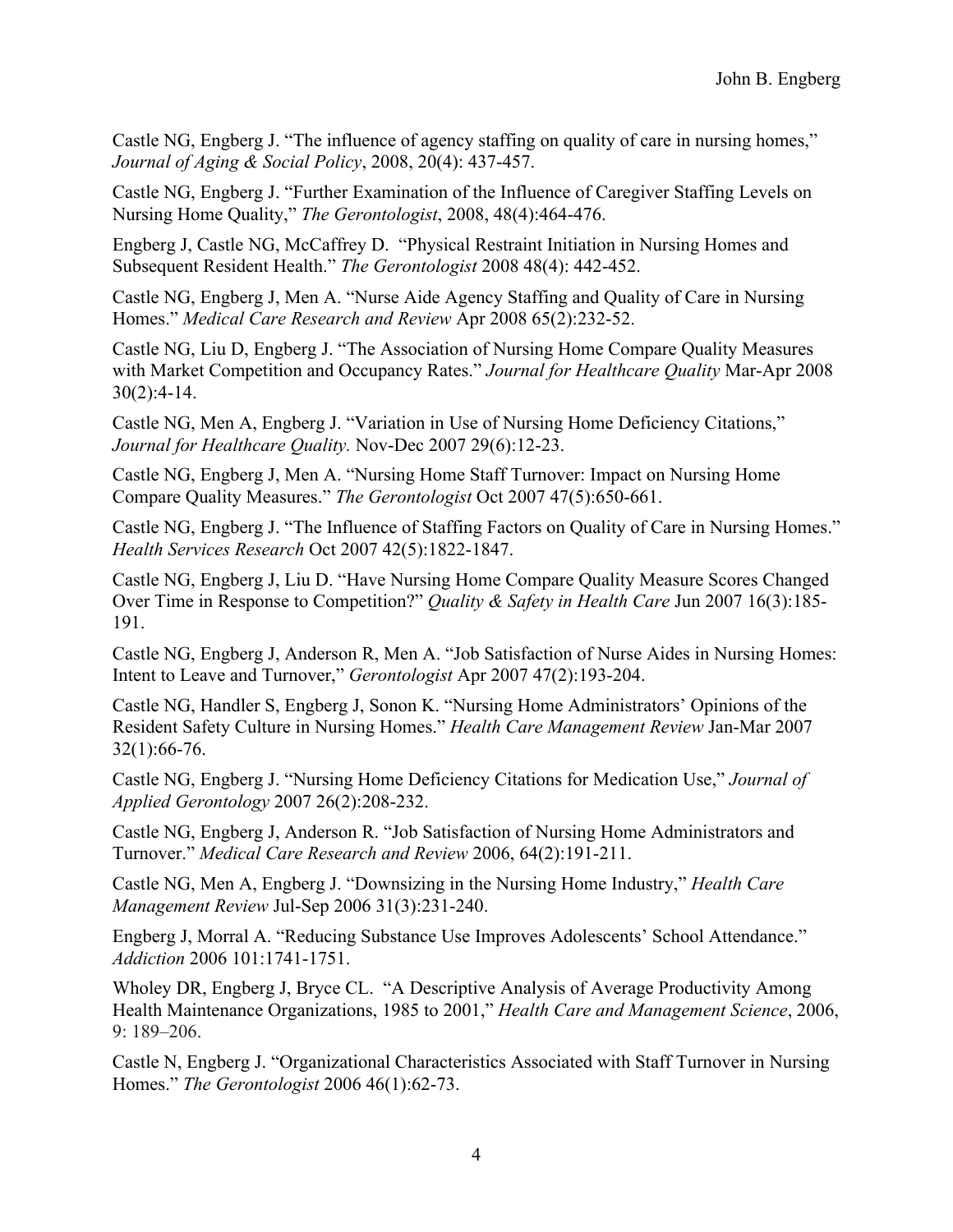Zheng, K., Bajaj, A., Daponte, B. O., Engberg, J. "Gender Differences in Internet Usage and Task Preferences." In E. Trauth (Ed.), *Encyclopedia of Gender and Information Technology* 2006, G:557-563. Hershey, PA: Information Science Reference.

Castle N, Degenholtz H, Engberg J. "State Variability in Indicators of Quality of Care in Nursing Facilities." *The Journals of Gerontology* 2005 60(9):1173-1179.

Babcock L, Engberg J, Greenbaum R. "Wage Spillovers in Public Sector Contract Negotiations: The Importance of Social Comparisons." *Regional Science and Urban Economics* 2005 35(4):395-416.

Castle N, Engberg J. "Staff Turnover and Quality of Care in Nursing Homes." *Medical Care* Jun 2005 43(6):616-626.

Tita G, Cohen J, Engberg J. "An Ecological Study of Gang Location: The Social Organization of 'Set Space.'" *Social Problems* 2005 52(2):272-299.

Figueroa R, Harman J, Engberg J. "The Impact of Length of Stay for Inpatient Psychiatric Treatment on Readmission Rate," *Psychiatric Services*, 2004, 55(5): 560-565.

Zheng K, Padman R, Johnson M, Engberg J, Diamond H. "An Adoption Study of a Clinical Reminder System in Ambulatory Care Using a Developmental Trajectory Approach," *MEDINFO 2004: Proceedings of Eleventh World Congress on Medical Informatics*, 2004, 1115–1120.

Engberg J, Wholey D, Feldman R, Christianson JB. "The Effect of Mergers on Firms' Costs: Evidence from the HMO Industry," *The Quarterly Review of Economics and Finance*, 2004, 44(4): 574-600.

Castle N, Engberg J. "Response Scales and Satisfaction Surveys for Elders," *The Gerontologist,*  2004, 44(3): 358-367.

Greenbaum R, Engberg J. "The Impact of State Enterprise Zones on Urban Manufacturing Establishments," *Journal of Policy Analysis and Management*, 2004, 23(2): 315-339.

Engberg J. "Variation in the Impact of Benefit Exhaustion on Unemployment Duration," in *Search Theory and Unemployment: Theory, Empiricism, and Policy*. C. Davidson and S. Woodbury, eds., Kluwer Press, 2002.

Greenbaum R, Engberg J. "An Evaluation of State Enterprise Zone Policies: Measuring the Impact on Urban Housing Market Outcomes," In *Public Policies for Distressed Communities Revisited,* 33-64; F. Stevens Redburn and Terry F. Buss, eds., Lexington Books, 2002.

Shiffman S, Balabanis MH, Paty JA, Engberg J, Gwaltney CJ, Gnys M, Hickcox M. "Dynamic Effects of Self-efficacy on Smoking Lapse and Relapse," *Health Psychology,* 2000, 19(4): 315- 323.

Greenbaum R, Engberg J. "An Evaluation of State Enterprise Zone Policies," *Policy Studies Review*, 2000, 17: 29-46.

Bondonio D, Engberg J. "States' Enterprise Zone Policies and Local Employment: What Lessons Can Be Learned?" *Regional Science and Urban Economics*, 2000, 30: 519-549.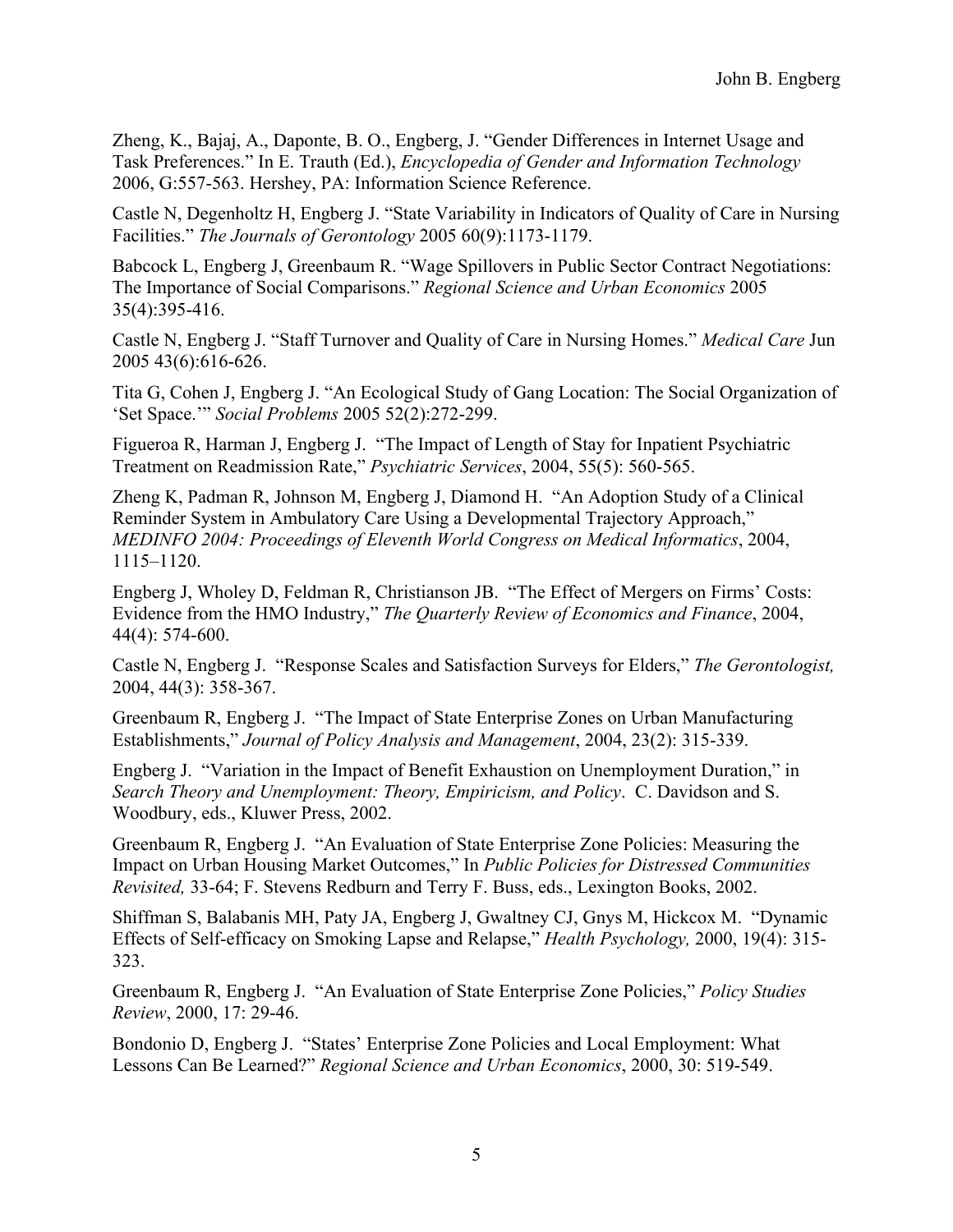Bryce CL, Engberg JB, Wholey DR. "Comparing the Agreement among Alternative Models in Evaluating HMO Efficiency," *Health Services Research*, 2000, 35: 509-528.

Engberg J, Greenbaum R. "State Enterprise Zones and Local Housing Markets," *Journal of Housing Research*, 1999, 10: 163-187.

Babcock L, Engberg J. "Bargaining Unit Composition and the Returns to Education and Tenure," *Industrial and Labor Relations Review*, 1999, 52: 163-178.

Cohen J, Cork D, Engberg J, Tita G. "The Role of Drug Markets and Gangs in Local Homicide Rates," *Homicide Studies,* 1998, 2: 241-262.

Babcock L, Benedict ME, Engberg J. "Structural Change in Western Pennsylvania: How Have Dislocated and Non-dislocated Workers Fared?," *Journal of Urban Affairs,* 1998, 20: 53-68.

Wholey DR, Christianson JB, Engberg J, Bryce C. "HMO Market Structure and Performance: 1985 to 1995," *Health Affairs,* 1997, 16: 75-84.

Babcock LC, Engberg J, Glazer A. "Wages and Employment in Public Sector Unions," *Economic Inquiry*, 1997, 35: 532-543.

Babcock LC, Engberg J. "A Dynamic Model of Collective Bargaining and Turnover in the Public Sector," *Journal of Labor Research*, 1997, 18: 265-286.

Engberg J, Kim T. "Intra-urban Earnings Differences: Spatial Mismatch or Selective Migration?" *Korean Journal of Policy Studies*, 1996, 11: 105-127.

Wholey D, Feldman R, Christianson JB, Engberg J. "Scale and Scope Economics among Health Maintenance Organizations," *Journal of Health Economics*, 1996, 15: 657-684.

Shiffman S, Engberg J, Paty JA, Perz WG, Gnys M, Kassel JD, Hickox M. "A Day at a Time: Predicting Smoking Relapse from Daily Urge," *Journal of Abnormal Psychology*, 1996, 106: 104-116.

Engberg J. "Employment Policy and Urban Economic Development," *Housing Policy Debate*, 1996, 7: 695-714.

Engberg J, Gottschalk P, Wolf D. "A Random-Effects Logit Model of Work-Welfare Transitions," *Journal of Econometrics*, 1990, 43: 63-75.

Gottschalk P, Danziger S, Engberg J. "Decomposing Changes in the Black White Earnings Gap," *Research on Economic Inequality*, 1989, 1:311-326.

# **RAND PUBLICATIONS**

Huguet A, Holtzman DJ, Robyn A, Steiner ED, Todd I, Choi L, Baird MD, Gutierrez IA, Garet MS, Stecher BM, Engberg J, *Variation in Improvement Among Schools in the Intensive Partnerships for Effective Teaching.* https://www.rand.org/pubs/research\_reports/RRA124-1.html. RR-A124-1, 2020.

Johnston WR, Engberg J, Opper IM, Sontag-Padilla L, Xenakis L. *Illustrating the Promise of Community Schools: An Assessment of the Impact of the New York City Community Schools Initiative*. RR-3245-NYCCEO. https://www.rand.org/pubs/research\_reports/RR3245.html, 2020.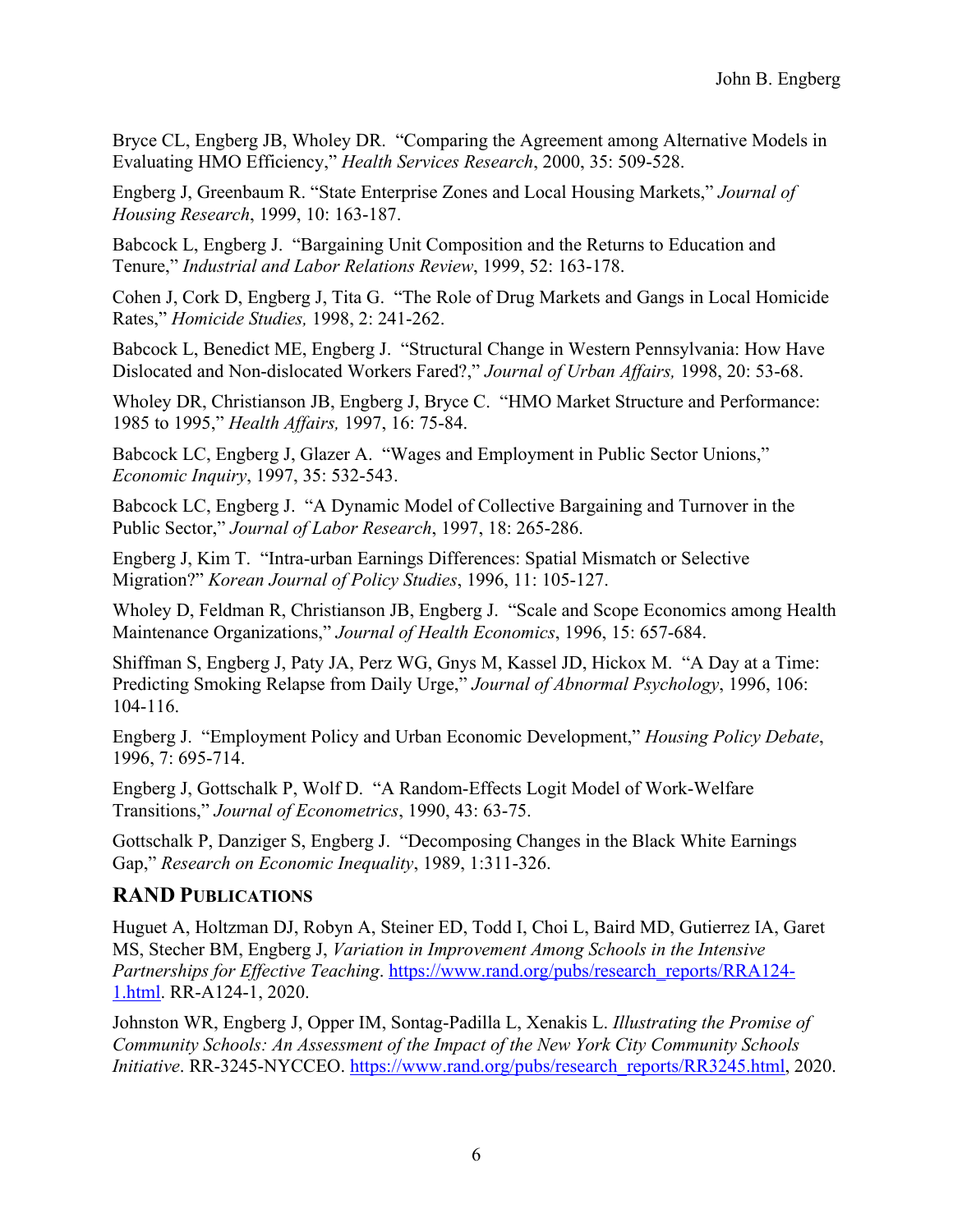Baird, MD, Engberg J, Gonzalez GC, Goughnour T, Gutierrez IA, Karam R. *Effectiveness of Screened, Demand-Driven Job Training Programs for Disadvantaged Workers: An Evaluation of the New Orleans Career Pathway Training*. RR-2980-DOL. https://www.rand.org/pubs/research\_reports/RR2980.html, 2019.

Opper IM, Johnston WR, Engberg J, Xenakis L, *Assessing the Short-term Impact of the New York City Renewal Schools Program.* https://www.rand.org/pubs/working\_papers/WR1303.html, 2019.

Stecher BM, Holtzman DJ, Garet MS, Hamilton LS, Engberg J, Steiner ED, Robyn A, Baird MD, Gutierrez IA, Peet ED, Brodziak de los Reyes I, Fronberg K, Weinberger G, Hunter GP, Chambers J. *Improving Teaching Effectiveness: Final Report: The Intensive Partnerships for Effective Teaching Through 2015–2016.* RR-2242-BMGF, 2018.

Augustine, CH, Engberg J, Grimm GE, Lee E, Wang EL, Christianson K, and Joseph AA. *Restorative Practices Help Reduce Student Suspensions.* https://www.rand.org/pubs/research\_briefs/RB10051.html, 2018.

Augustine, CH, Engberg J, Grimm GE, Lee E, Wang EL, Christianson K, and Joseph AA. *Can Restorative Practices Improve School Climate and Curb Suspensions? An Evaluation of the Impact of Restorative Practices in a Mid-Sized Urban School District.* https://www.rand.org/pubs/research\_reports/RR2840.html, 2018.

Stecher BM, Holtzman DJ, Garet MS, Hamilton LS, Engberg J, Steiner ED, Robyn A, Baird MD, Gutierrez IA, Peet ED, Brodziak de los Reyes I, Fronberg K, Weinberger G, Hunter GP, Chambers J. *Improving Teaching Effectiveness: Final Report: The Intensive Partnerships for Effective Teaching Through 2015–2016.* RR-2242-BMGF, 2018.

Gutierrez I, Weinberger G, Engberg J. *Trends in Impact on Student Outcomes: The Intensive Partnerships for Effective Teaching Through 2013-2014* RAND RR-1295/3-BMGF. 2016.

Baird MD, Engberg J, Hunter G, Master B. *Improving Teaching Effectiveness: Access to Effective Teaching.* RAND RR-1295/4-BMGF. 2016.

Chari A, Engberg J, Ray K, Mehrotra A. *Valuing the Care We Provide Our Elders*. http://www.rand.org/pubs/research\_briefs/RB9817. 2015.

Steele JL, Baird M, Engberg J, Hunter G. *Trends in the Distribution of Teacher Effectiveness in the Intensive Partnerships for Effective Teaching.* RAND WR-1036. 2014.

Engberg J, Scharf DM, Lovejoy SL, Yu H, Tharp-Taylor S. *Evaluation of the Arkansas Tobacco Settlement Program: Progress through 2011.* RAND TR-1261 and RAND TR-1261\_1, 2012.

Hamilton LS, Engberg J, Steiner ES, Nelson CA, Yuan K. *Improving School Leadership Through Support, Evaluation, and Incentives: The Pittsburgh Principal Incentive Program.* Santa Monica, CA: RAND Corporation, MG-1223 and RB-9666, 2012.

Engberg J, Hamilton LS, McCaffrey DF, Opfer, VD. *What we know about measuring school performance*. (video) RAND VM-1047, 2011.

Schultz D, Tharp-Taylor S, Dubowitz T, Yu H, Lovejoy S, Phillips A, Engberg J. *Evaluation of the Arkansas Tobacco Settlement Program: Progress during 2008 and 2009.* RAND TR-834, 2010.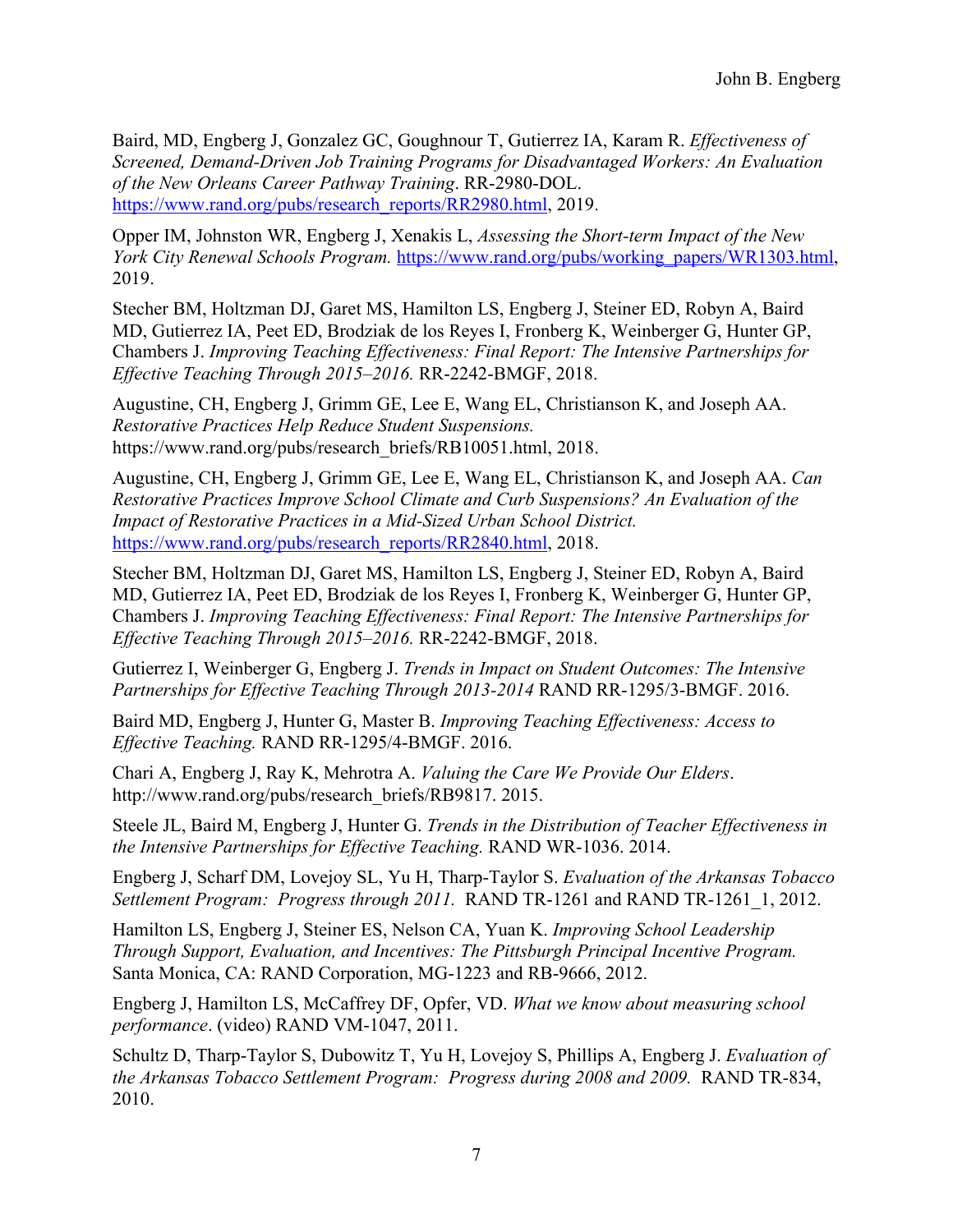Schultz D, Tharp-Taylor S, Dubowitz T, Yu H, Lovejoy S, Phillips A, Engberg J. *The Arkansas tobacco settlement programs: the impact on one state's investment in the health of its residents.* RAND RB-9537, 2010.

Engberg J, Castle N, Hunter S, Steighner L, Maggio E. *National Evaluation of the Demonstration to Improve the Recruitment and Retention of the Direct Service Community Workforce,* RAND TR-699, 2009.

Schultz D, Dubowitz T, Lovejoy S, Tharp-Taylor S, Yu H, Engberg J. *Evaluation of the Arkansas Tobacco Settlement Program: Progress During 2006 and 2007*, RAND TR-611, 2008.

Farley D, Engberg J, Carroll B, Chinman M, D'Amico E, Hunter S, Lovejoy S, Shugarman L, Yu H, Kahan J. *Evaluation of the Arkansas Tobacco Settlement Program: Progress During 2004 and 2005,* RAND TR-397, 2007.

Ridgely MS, Engberg J, Greenberg M, Turner S, DeMartini C, Dembosky J. *Justice, Treatment, and Cost: An Evaluation of the Fiscal Impact of Allegheny County Mental Health Court,* RAND TR-439, 2007.

Engberg J, Gill B. *Estimating Graduation and Dropout Rates with Longitudinal Data: A Case Study in the Pittsburgh Public Schools,* RAND WR-372, 2006.

Gill B, Engberg J, Booker K. *Assessing the Performance of Public Schools in Pittsburgh,* RAND WR-315, 2005.

Farley D, Chinman M, D'Amico E, Dausey D, Engberg J, Hunter S, Lovejoy S, Schultz D, Shugarman L. *Evaluation of the Arkansas Tobacco Settlement Program: Program Advancement in 2005,* RAND WR-272-1, 2005.

Gill B, Engberg J. *Pittsburgh Public Schools' Data Systems: Opportunities for Analysis in Support of Data-Driven Decisionmaking,* RAND WR-281, 2005.

Farley D, Chinman M, D'Amico E, Dausey D, Engberg J, Hunter S, Shugarman L, Sorbero M. *Evaluation of the Arkansas Tobacco Settlement Program: Progress from Program Inception to 2004,* RAND TR-221, 2004.

Gill B, Engberg J. *Student Achievement in the Pittsburgh Public Schools,* RAND WR-204, 2004.

# **PROFESSIONAL POSITIONS AND ACTIVITIES**

RAND Center for Causal Inference Advisory Board. 2018-present.

RAND Mentor of the Year, Economics, Statistics and Sociology Department. 2016

RAND Impact Advisory Team. 2013-2015.

RAND education recruiting committee. 2014-2015.

RAND economics recruiting committee. 2013-2016.

RAND Education leadership team (market manager for state and local initiatives). 2007-2010.

Adjunct Faculty, Department of Health Policy and Management, Graduate School of Public Health, University of Pittsburgh, 2007-2015.